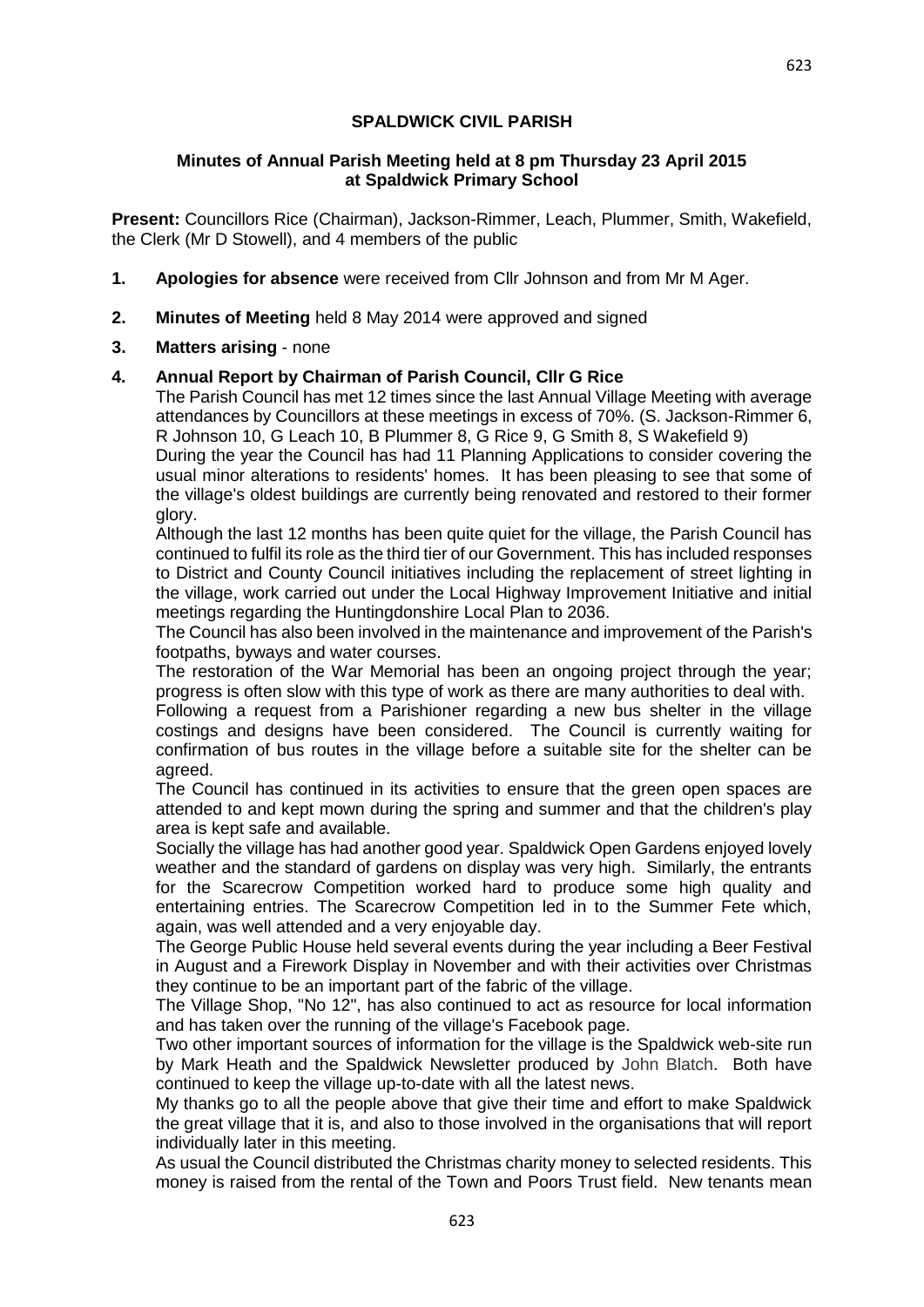that the income from this rental should rise in future bringing more opportunity to benefit those in need in the community.

My thanks go to all of the Parish Councillors and to Mick Ager, the Parish Paths Coordinator, for their support and hard work throughout the year. I would like to particularly mention the Parish Clerk, David Stowell, for his continued dedication.

Finally I would like to thank two retiring Councillors, Bernard Plummer and Grahame Leach. They have represented the Parish for many years and have, during that time, contributed greatly to the operation of this Parish Council.

## **5. Parish Council Financial Report**

The Clerk presented the accounts for the year 2014/2015 summarised as follows:

|                                    | <b>Parish Council Fund</b> | <b>Charity Fund</b> |
|------------------------------------|----------------------------|---------------------|
| Balance brought forward at 1/4/14  | £61912.22                  | nil                 |
| <b>Receipts</b>                    | £11443.75                  | £676.00             |
| Payments                           | £9030.02                   | £480.00             |
| Balance carried forward at 31/3/15 | £64325.95                  | £196.00             |
|                                    |                            |                     |

The Parish Council balance at 31 March 2015 is allocated as follows

| Village Hall & Playing Field project    | £38000.00 |
|-----------------------------------------|-----------|
| Ferriman Road Grounds Maintenance Fund  | £12362.29 |
| Parish Plan Grant                       | £ 176.36  |
| War Memorial renovation                 | £ 1000.00 |
| Maintenance of property including trees | £ 2000.00 |
| <b>Bus shelter</b>                      | £ 2000.00 |
| <b>General Reserve</b>                  | £ 8787.30 |
|                                         |           |

# **6. Spaldwick Social Events Group (SSEG)**

Annual Report March 2014 to March 2015 by SSEG Chairman, Bernard Plummer The Spaldwick Social Events Group exists to initiate and organise social events to enhance the social life of the village community. We collaborate and seek the support of all the individual clubs and organisations within the village. Any funds raised above running costs are used on an annual basis to support village good causes.

Membership of the Group is open to volunteers from residents of the village. Sadly we have lost several long standing dedicated members but fortunately have been joined by some new volunteers. Further new members would be most welcome.

This last twelve months have proved to be very successful with our annual events as well as a new event as a way of reaching out to all age groups within our village community. Thanks to all residents of Spaldwick who continue to support and attend our events on a regular basis, the SSEG has kept moving from strength to strength. Special thanks go to Steve at The George for giving us space to meet and Mark Heath for promoting SSEG through the website and attending events to capture those special moments through photo and video clips.

SOCIAL EVENTS included:

### The St Georges Day Supper

Following the successful Burn's Night supper, the SSEG organised one for St Georges Day at The George which was oversubscribed and equally successful.

#### Summer Fete July 2014

The fete remains the most important social event for our village, is the most demanding event to organise and requires major collaboration from the village clubs, shop and school. Special thanks are due to Rachel Prior for the use of the school and all the dedicated workers and supporters on the day. The 2014 Spaldwick Fete, which was the